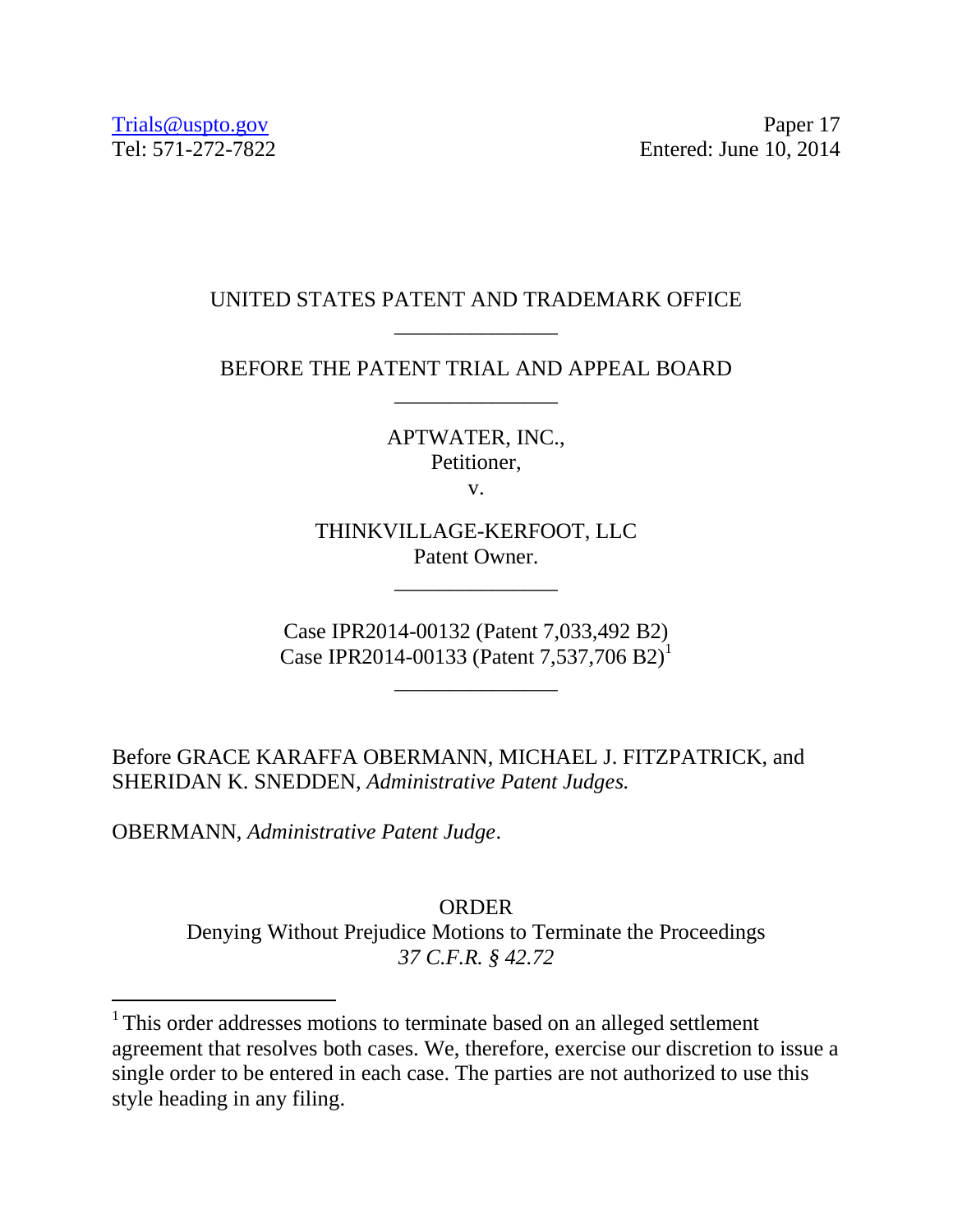### Case IPR2014-00132 (Patent 7,033,492 B2) Case IPR2014-00133 (Patent 7,537,706 B2)

On June 6, 2014, the parties filed joint motions to terminate the trial proceedings under 35 U.S.C. §317(a). That same day, the parties filed joint requests to file a settlement agreement as business confidential information under 35 U.S.C. § 317(b) and 37 C.F.R. § 42.74(c).

The parties are reminded that the Board is not a party to the settlement, and may independently identify any question of patentability. 37 C.F.R § 42.74(a). Generally, however, the Board expects that a proceeding will terminate after the filing of a settlement agreement. *See, e.g.,* Office Trial Practice Guide, 77 Fed. Reg. 48756, 48768 (Aug. 14, 2012). The rule governing settlement indicates that any agreement between the parties made in connection with, or in contemplation of, the termination of a proceeding shall be in writing and filed with the Board. 37 C.F.R. § 42.74. The parties sought, and the Board granted, authorization for the filing of joint motions to terminate these proceedings and requests to file the settlement agreement as business confidential information.

A joint motion to terminate a proceeding should include information regarding, for example, (1) the identity of all parties in any related district court case involving the patent at issue in the proceeding sought to be terminated; (2) the current status of each such related case with respect to each party to the litigation; and (3) the case numbers of any pending related *inter partes* review proceedings. The joint motions are deficient because they lack such information.

The joint motions to terminate, moreover, must be accompanied by a true copy of the parties' settlement agreement, as required by 35 U.S.C. § 317(b) and 37 C.F.R. § 42.74(b). A redacted version of the settlement agreement will not be accepted as a true copy of the settlement agreement.

With respect to having the settlement agreement treated as business confidential under 37 C.F.R. § 42.74(c), the parties must file the confidential

2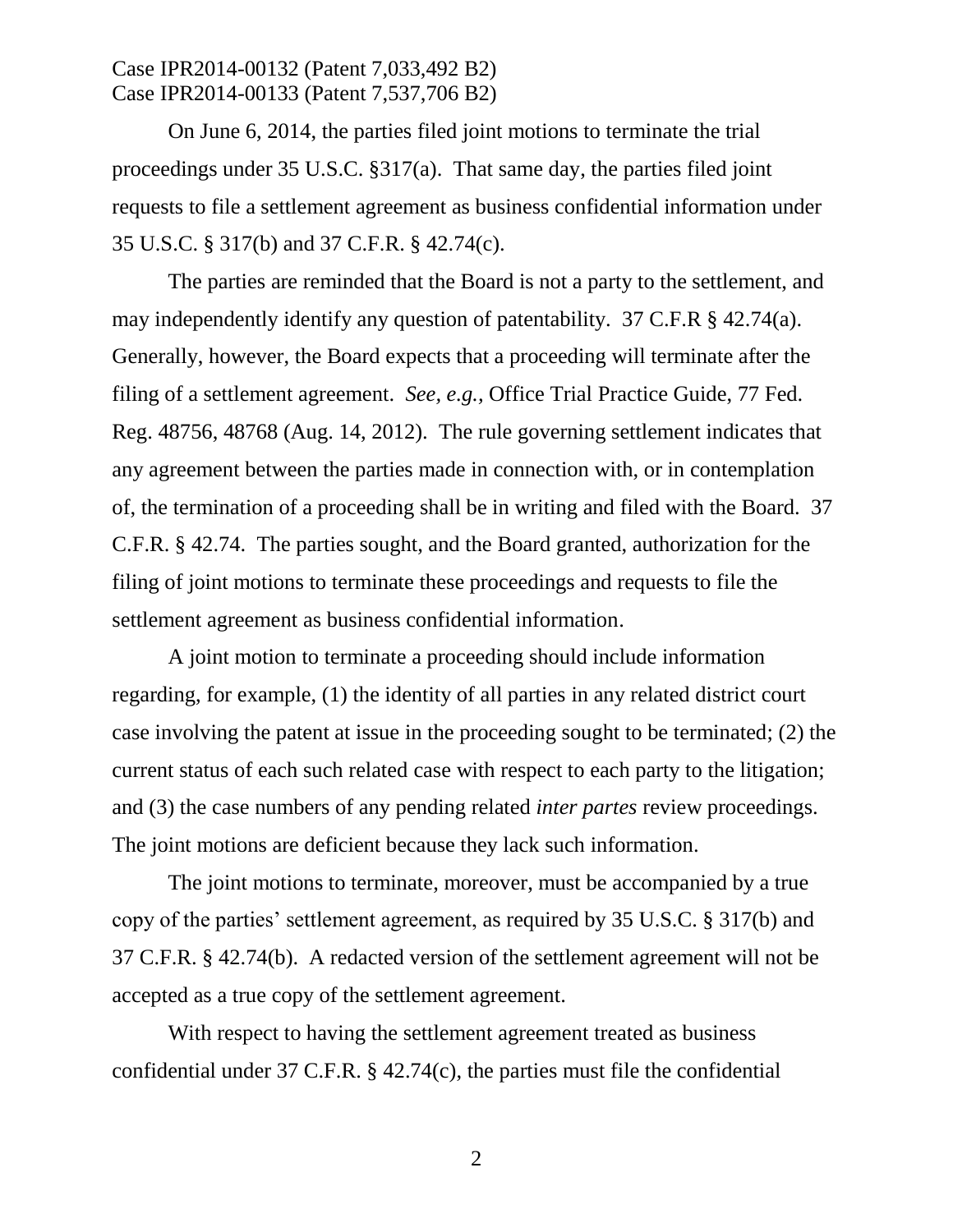## Case IPR2014-00132 (Patent 7,033,492 B2) Case IPR2014-00133 (Patent 7,537,706 B2)

settlement electronically in the Patent Review Processing System (PRPS) as an exhibit in accordance with the instructions provided on the Board's website (uploading as "Parties and Board Only"). The parties are directed to FAQ G2 on the Board's website at<http://www.uspto.gov/ip/boards/bpai/prps.jsp> for instructions on how to file their settlement agreement as confidential.

In consideration of the foregoing, it is hereby:

ORDERED that the motions for termination of these proceedings, as well as the requests to file a settlement agreement as business confidential information, are denied without prejudice;

FURTHER ORDERED that the parties are authorized to re-file corrected joint motions to terminate these proceedings;

FURTHER ORDERED that the corrected joint motions must be accompanied by a true copy, labeled as an exhibit, of the parties' settlement agreement as required by 35 U.S.C. § 317(b) and 37 C.F.R. § 42.74(b);

FURTHER ORDERED that, for the exhibit that is the settlement agreement, the parties may request in the corrected joint motions that the settlement agreement be treated as business confidential information, to be kept separate from the patent file, as specified in 37 C.F.R. § 42.74(c); and

FURTHER ORDERED that any confidential settlement agreement must be filed electronically in PRPS in accordance with the instructions provided on the Board's website (uploading as "Parties and Board Only").